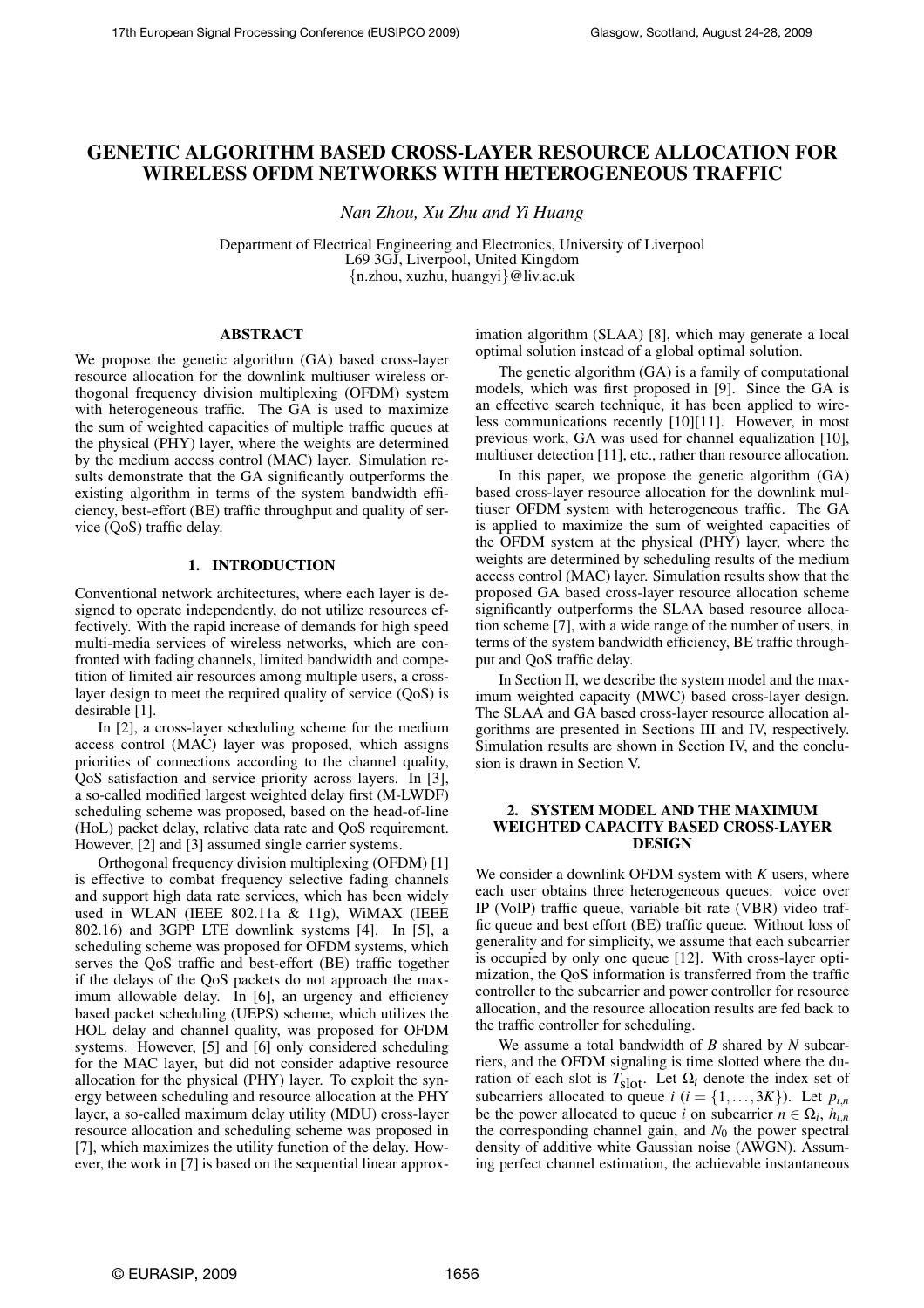data rate of queue *i* on subcarrier *n* is expressed as:

$$
R_{i,n} = \frac{B}{N} \log_2(1 + p_{i,n} \gamma_{i,n})
$$
 (1)

where  $\gamma_{i,n} = \frac{|h_{i,n}|^2}{N_0 B/N}$  $\frac{|n_{i,n}|}{N_0 B/N}$  is the channel-to-noise power ratio for queue *i* on subcarrier *n*. Thus, the total instantaneous data rate of queue *i* is given by:

$$
R_i = \sum_{n \in \Omega_i} R_{i,n} \tag{2}
$$

We employ a MWC based cross-layer optimization scheme. Letting  $W_i$  denote the weight for queue *i* which contains the QoS information, our scheme is to maximize the sum of weighted capacities, *i.e.*, to maximize

$$
J = \sum_{i=1}^{3K} W_i R_i
$$
 (3)

subject to  $p_{i,n} \geq 0$ ,  $\sum_{i=1}^{3K} \sum_{n \in \Omega_i} p_{i,n} \leq p_T$ ,  $\Omega_i \cap \Omega_j = \emptyset$  (*i*  $\neq$  $j$ ), and  $\Omega_1 \cup ... \cup \Omega_i \subseteq \{1,2,...,N\}$ , where  $p_T$  is the total transmit power.

The weights of the MWC based cross-layer optimization contain the QoS information and are obtained from scheduling at the MAC layer. We define  $S_i$  and  $\lambda_i$  as the average waiting time and the average data arrival rate for queue *i*, respectively. We use the weights employed in [7], where the weight  $W_i$  in (3) for VoIP traffic is

$$
W_i^{\text{VoIP}} = \begin{cases} \frac{S_i}{\lambda_i} & S_i \le 25ms\\ \frac{S_i^{1.5} - 25^{1.5} + 25}{\lambda_i} & S_i > 25ms \end{cases}
$$
 (4)

the weight for VBR video traffic is expressed as

 $\overline{a}$ 

$$
W_i^{\text{VBR}} = \begin{cases} \frac{S_i^{0.6}}{\lambda_i} & S_i \le 100ms \\ \frac{S_i - 100 + 100^{0.6}}{\lambda_i} & S_i > 100ms \end{cases} , \qquad (5)
$$

the weight for BE traffic is given by

$$
W_i^{\text{BE}} = \begin{cases} \frac{S_i^{0.5}}{\lambda_i} & S_i \le 100ms\\ \frac{100^{0.5}}{\lambda_i} & S_i > 100ms \end{cases}
$$
 (6)

#### 3. SEQUENTIAL LINEAR APPROXIMATION ALGORITHM BASED CROSS-LAYER RESOURCE ALLOCATION

In this section, we review the sequential linear approximation algorithm (SLAA) based cross-layer resource allocation. In [13], when the subcarrier allocation is fixed, the optimal power allocation is given as

$$
p_{i,n} = \left[\frac{W_i}{\sum_{m=1}^{3K} (W_m | \Omega_m |)} \left( p_T + \sum_{m=1}^{3K} \sum_{q \in \Omega_m} \frac{1}{\gamma_{m,q}} \right) - \frac{1}{\gamma_{i,n}} \right]^+(7)
$$

where  $[x]^{+} =$  $x \quad x \geq 0$  $\begin{array}{cc} \lambda & \lambda \leq 0 \\ 0 & x < 0 \end{array}$ , and  $|\Omega_m|$  denotes the number of elements in set  $\Omega_m$ , *i.e.*, the number of subcarriers allocated to queue *m*.

In (3), both the subcarrier and power allocation can be changed. Thus, the iterative subcarrier allocation, power allocation in the SLAA based cross-layer resource allocation algorithm is given by:

- 1. Initialize  $p_{i,n}^0 = p_T/N$  ( $\forall n \in \{1,...,N\}$  and  $\forall i \in$  $\{1,...,3K\}$ ; allocate subcarrier *n* ( $\forall n \in \{1,...,N\}$ ) to queue  $i^0 = \arg \max\{\gamma_{i,n}\}\;$ ; obtain  $R_i^0$  from the initial resource allocation;
- 2. Find  $i^{l+1} = \arg \max \{ W_i R_i \}$  ( $\forall n \in \{1, ..., N\}$ ) for the (*l* + 1)th iteration, and allocate subcarrier *n* to it;
- 3. Obtain  $p_{i,n}^{l+1}$  for the  $(l+1)$ th iteration, according to (7);
- 4. Update  $R_i^{l+1}$  for the  $(l+1)$ th iteration, by using (1) and (2);
- 5. Repeat Steps 2, 3 and 4 until  $\sum_{i=1}^{3K} W_i (R_i^{i+1} R_i^i) < \varepsilon$ .

## 4. GENETIC ALGORITHM BASED CROSS-LAYER RESOURCE ALLOCATION

The genetic algorithm [9] based cross-layer resource allocation is presented in this section. In the GA based cross-layer resource allocation, we define a chromosome is a string of *N* elements, where each element represents a queue index which the corresponding subcarrier is allocated to, *i.e.*, if the *n*th ( $\forall n \in \{1, ..., N\}$ ) element is valued *i* (*i* ∈ {1,...,3*K*}), it means the subcarrier *n* is allocated to queue *i*. Therefore, each chromosome represents a sort of subcarrier allocation results, and is associated with a fitness value indicating how good the chromosome is with respect to the optimization problem. During the evolution, chromosomes with higher fitness values, which are also called elites, have a higher chance to survive. Fig. 1 shows the flow chart of the GA based crosslayer resource allocation.



Figure 1: Block diagram of the GA

The procedure of the GA based resource allocation is de-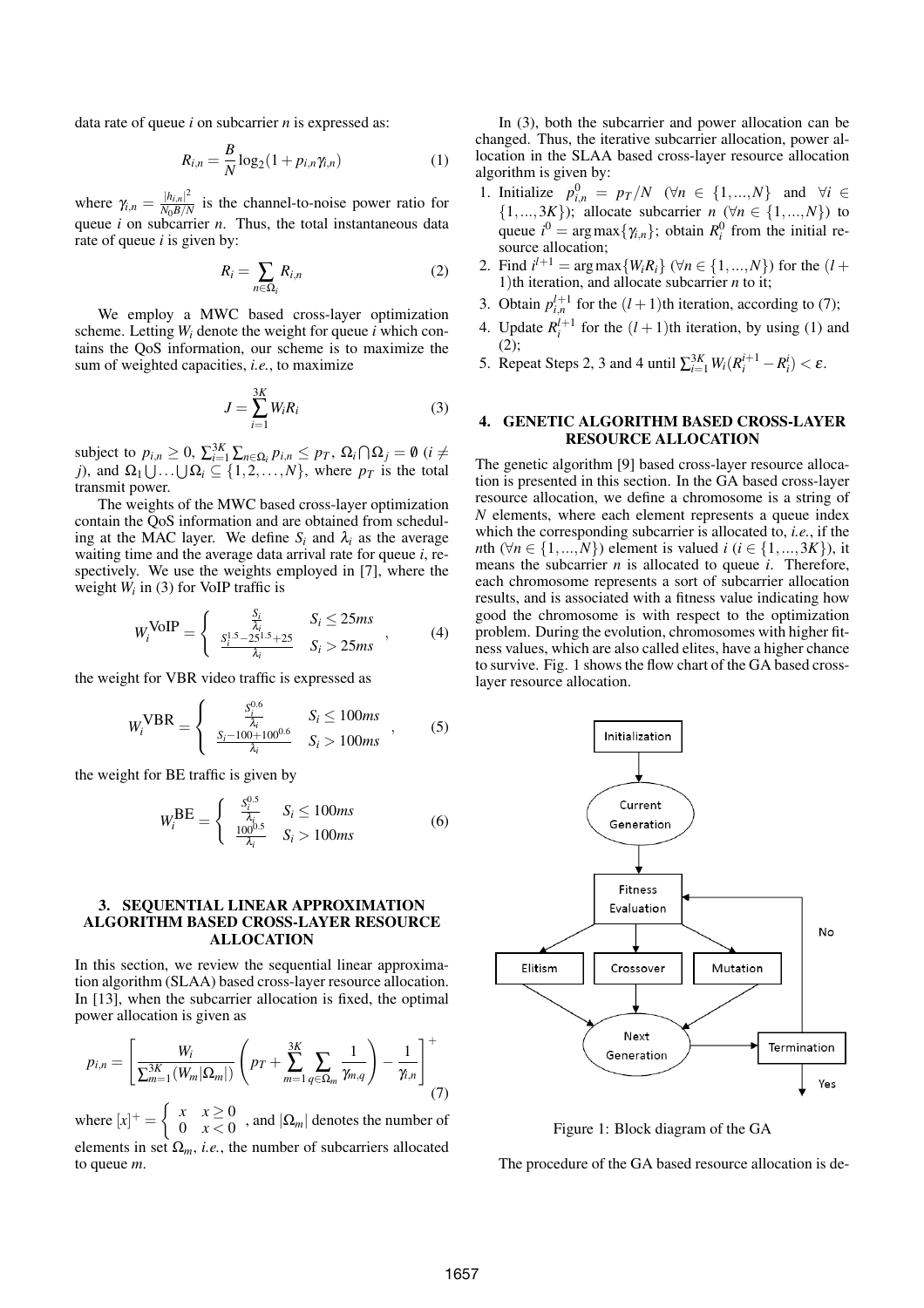scribed as follows:

- 1. Initialization: generate a population *Npop* of chromosomes, where each bit of all the chromosomes is randomly picked from {1,...,3*K*}.
- 2. Fitness evaluation: update power allocation for each chromosome by using the subcarrier allocation presented by the chromosome and (7); utilizing the corresponding power and subcarrier allocation of each chromosome, obtain the fitness value of each chromosome, which is the value of (3).
- 3. Elitism: find *Nelite* chromosomes with the highest fitness values, copy them into the next generation directly.
- 4. Crossover: pick two chromosome parents from the current generation to create chromosome children for the next generation; parents can be chosen with equal probability; randomly obtain a crossover point for the parents; the parents are split into two parts, one child chromosome consists of the first part of the first parent and the second part of the other, while the other child chromosome consisting of the second part of the first parent and the first of the other; generate *Ncross* crossover children chromosomes for the next generation.
- 5. Mutation: randomly pick a chromosome from the current generation, each bit of it can be changed with a chance of *Pmu*; generate *Nmu* mutation children chromosomes for the next generation.
- 6. Repeat Steps 2, 3, 4 and 5 until reaching the maximum generation limit *Ngen*.

#### 5. SIMULATION RESULTS

We use simulation results to demonstrate performance of the proposed cross-layer design for a system with a total transmit power  $p_T = 1$  W, a slot duration of  $T_{\text{slot}} = 4$  ms, and a total bandwidth of  $B = 5$  MHz which is divided into  $N = 512$  subcarriers. The channel has six independent Rayleigh fading paths with an exponentially delay profile and a root-meansquare (RMS) delay spread of  $0.5 \mu s$ . The maximum delay tolerances for VoIP, VBR video and BE traffic are 100 ms, 400 ms and 1000 ms, respectively. The VoIP traffic queue and BE traffic queue have a constant data rate of 64 Kbps and 500 Kbps, respectively. The data rate of the VBR video traffic follows a truncated exponential distribution [14] with a minimum of 120 Kbps, a maximum of 420 Kbps, and a mean of 239 Kbps. The duration for each data rate of the VBR video traffic follows an exponential distribution with a mean of 160 ms. The signal-to-noise ratio (SNR) is defined as the average received signal power to noise power ratio for each queue.

In the GA based cross-layer resource allocation, the population size is  $N_{pop} = 30$ , consisting of  $N_{elite} = 10$  elites,  $N_{cross} = 14$  crossover children and  $N_{mu} = 6$  mutation children, where the mutation probability is  $P_{mu} = 0.01$ . The maximum generation is  $N_{gen} = 100$ . We set  $\varepsilon = 0.01 \sum_{i=1}^{K} W_i R_i^i$  in the SLAA based cross-layer resource allocation.

Figs. 2 to 5 demonstrate the impact of the number of users on performance of different searching algorithms for the cross-layer deign, with SNR=20 dB. The system capacity and the BE traffic throughput are shown in Fig. 2 and Fig. 3, respectively. The GA based cross-layer resource allocation scheme provides significant performance advantages over the SLAA based cross-layer resource allocation, with a wide range of the number of users (8 to 64 users), *i.e.*, The

GA based cross-layer resource allocation achieves the system capacity which is up to 35% higher than that of the SLAA based one. Similar trends can be found in Fig. 3. This is because The SLAA based cross-layer resource allocation might stop searching when it finds a local optimal solution while the GA based resource allocation manages to approach the optimal solution during the evolution. Note that the BE traffic throughput decreases as the number of user increases. Since the number of QoS traffic queues augments as the number of user increases, the QoS queues occupy more resources, and the BE traffic throughput degrades.

Fig. 4 shows the impact of the number of users on the average voice traffic delay of different cross-layer designs. The GA based cross-layer resource allocation achieves a much lower delay than the SLAA based one, with a wide range of the number of users. For instance, the average voice delay for the SLAA based cross-layer resource allocation with 32 users is about 22 ms, while it is only 4 ms for the GA based one. A similar trend can be observed in Fig. 5 for the average video traffic delay. We notice that the gap between the performances of the GA and SLAA based cross-layer resource allocation algorithms is tiny when the number of users is 64. This is because when there are 64 users, which means there are 192 queues, the search space is  $192<sup>512</sup>$ , which is too large for a GA with a  $N_{pop} = 30$  population size and a  $N_{gen} = 100$ generation number.

## 6. CONCLUSION

In this paper, we have proposed the GA based cross-layer resource allocation for the downlink multiuser OFDM system with heterogeneous traffic. Through simulation results, we demonstrated that the GA based cross-layer resource allocation provides significant performance advantages over the SLAA [8] based cross-layer resource allocation, in terms of the system bandwidth efficiency, BE traffic throughput and QoS traffic delay, with a wide range (from small to moderate) of the number of users.

#### **REFERENCES**

- [1] C. Anton-Haro, P. Svedman, M. Bengtsson, A. Alexiou, and A. Gameiro, "Cross-layer scheduling for multi-user mimo systems," *IEEE Commun. Mag.*, vol. 44, pp. 39– 45, 2006.
- [2] Q. Liu, X. Wang, and G. Giannakis, "A cross-layer scheduling algorithm with qos support in wireless networks," *IEEE Trans. Veh. Technol.*, vol. 55, pp. 839– 847, 2006.
- [3] M. Andrews, K. Kumaran, K. Ramanan, A. Stolyar, P. Whiting, and R. Vijayakumar, "Providing quality of service over a shared wireless link," *IEEE Commun. Mag.*, vol. 2, pp. 150–154, 2001.
- [4] H. Myung, "Single carrier orthogonal multiple access technique for broadband wireless communications," Ph.D. dissertation, Polytechnic University, 2007.
- [5] W. Park, S. Cho, and S. Bahk, "Scheduler design for multiple traffic classes in OFDMA networks," in *Proc. IEEE ICC'2006*, Istanbul, Turkey, 2006.
- [6] S. Ryu, B. Ryu, H. Seo, and M. Shin, "Urgency and efficiency based packet scheduling algorithm for ofdma wireless system," in *IEEE ICC'2005*, Seoul, South Korea, 2005.